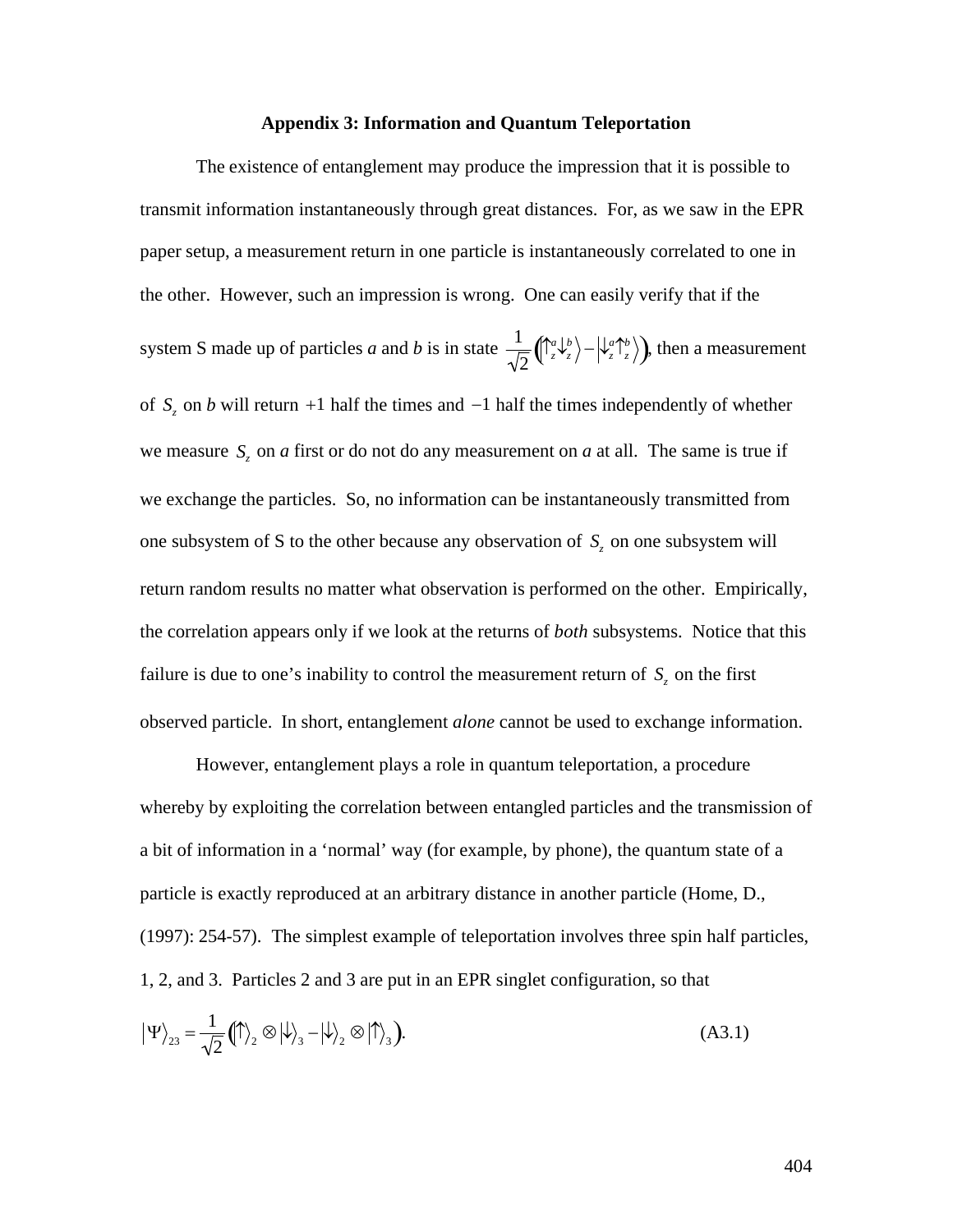Particle 2 is in Alice's laboratory and particle 3 in Bob's, possibly at a great distance from Alice's. Alice is also in possession of particle 1 in state

$$
|\Psi\rangle_1 = a|\hat{\mathcal{D}}\rangle_1 + b|\hat{\mathcal{V}}\rangle_1
$$
 (A3.2)

that may be unknown to her.<sup>1</sup> The goal is to reproduce  $|\Psi\rangle$  in particle 3.

Since 1 is not entangled with 2 or 3, the system  $1+2+3$  is the factorizable state

$$
|\Psi\rangle_{123} = |\Psi\rangle_{1} \otimes |\Psi\rangle_{23} = \frac{a}{\sqrt{2}} (|\uparrow\rangle_{1} \otimes |\uparrow\rangle_{2} \otimes |\uparrow\rangle_{3} - |\uparrow\rangle_{1} \otimes |\downarrow\rangle_{2} \otimes |\uparrow\rangle_{3}) +
$$
  
\n
$$
\frac{b}{\sqrt{2}} (|\downarrow\rangle_{1} \otimes |\uparrow\rangle_{2} \otimes |\downarrow\rangle_{3} - |\downarrow\rangle_{1} \otimes |\downarrow\rangle_{2} \otimes |\uparrow\rangle_{3})
$$
\n(A3.3)

Now consider the vectors

$$
\left| \Psi^{\pm} \right\rangle_{12} = \frac{1}{\sqrt{2}} \left( \mathbb{1} \right\rangle_{1} \otimes \left| \psi \right\rangle_{2} \pm \left| \psi \right\rangle_{1} \otimes \left| \mathbb{1} \right\rangle_{2}
$$
\n
$$
\left| \Phi^{\pm} \right\rangle_{12} = \frac{1}{\sqrt{2}} \left( \mathbb{1} \right\rangle_{1} \otimes \left| \mathbb{1} \right\rangle_{2} \pm \left| \psi \right\rangle_{1} \otimes \left| \psi \right\rangle_{2}
$$
\n(A3.4)

which constitute an orthonormal basis in the tensor product space of the vector space for 1 and that for 2. Using (A3.4) we can rewrite the product states of 1 and 2 in (A3.3) and obtain

$$
|\Psi\rangle_{123} = \frac{1}{2} \left[ \left( -a_2|\uparrow\rangle_3 - b|\downarrow\rangle_3 \right) \otimes |\Psi^-\rangle_{12} + \left( -a_2|\uparrow\rangle_3 + b|\downarrow\rangle_3 \right) \otimes |\Psi^+\rangle_{12} + \left[ \left( a_2|\downarrow\rangle_3 + b|\uparrow\rangle_3 \right) \otimes |\Phi^-\rangle_{12} + \left( a_2|\uparrow\rangle_3 - b|\downarrow\rangle_3 \right) \otimes |\Phi^+\rangle_{12} \right].
$$
 (A3.5)

Now Alice performs a measurement on  $|\Psi\rangle_{123}$  by using a device D such that the state function becomes

<sup>&</sup>lt;sup>1</sup> For simplicity we assume that particle 1 is not entangled with a fourth particle, but this assumption is not essential to the procedure.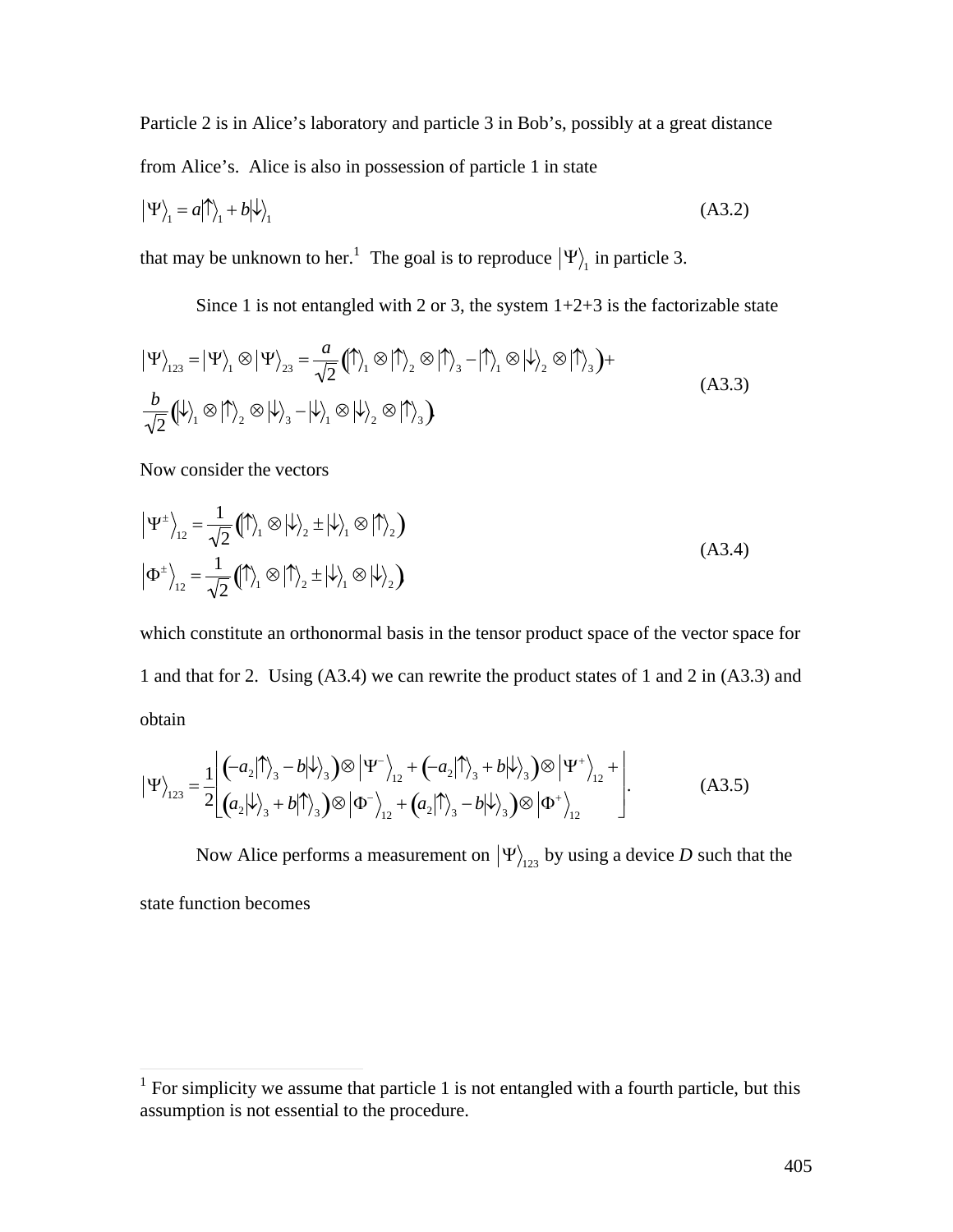$$
|\Psi\rangle_{123D} = \frac{1}{2} \begin{bmatrix} (-a_2|\uparrow\rangle_3 - b|\downarrow\rangle_3) \otimes |\Psi^-\rangle_{12} \otimes |D_1\rangle + \\ (-a_2|\uparrow\rangle_3 + b|\downarrow\rangle_3) \otimes |\Psi^+\rangle_{12} \otimes |D_2\rangle + \\ (a_2|\downarrow\rangle_3 + b|\uparrow\rangle_3) \otimes |\Phi^-\rangle_{12} \otimes |D_3\rangle + \\ (a_2|\uparrow\rangle_3 - b|\downarrow\rangle_3) \otimes |\Phi^+\rangle_{12} \otimes |D_4\rangle \end{bmatrix}
$$
(A3.6)

with consequent collapse into one of the four equally probable orthogonal summand states. Hence, because of Alice's operations, particle 3, Bob's particle, is left in one of the following four states

$$
-\binom{a}{b}.\tag{A3.7}
$$

$$
\begin{pmatrix} -a \\ b \end{pmatrix} = \begin{pmatrix} -1 & 0 \\ 0 & 1 \end{pmatrix} \begin{pmatrix} a \\ b \end{pmatrix},
$$
\n(A3.8)

$$
\begin{pmatrix} b \\ a \end{pmatrix} = \begin{pmatrix} 0 & 1 \\ 1 & 0 \end{pmatrix} \begin{pmatrix} a \\ b \end{pmatrix},
$$
 (A3.9)

$$
\begin{pmatrix} -b \\ a \end{pmatrix} = \begin{pmatrix} 0 & -1 \\ 1 & 0 \end{pmatrix} \begin{pmatrix} a \\ b \end{pmatrix},\tag{A3.10}
$$

each with probability 1/4.

Now Alice must tell Bob which results she got from her measurement, that is, in which state *D*, a macroscopic classical object, is. If *D* is in state  $|D_1\rangle$ , then particle 3 is in the state described by (A3.7), that is, in the same state as particle 1 was, namely, state  $|D_2\rangle$ , then particle 3 is in the state described by (A3.8), which is just the result of the *a b*  $\begin{pmatrix} a \\ b \end{pmatrix}$ apart from an irrelevant phase factor, and therefore teleportation has occurred. If D is in application of the rotation matrix  $-1$  0)  $\left(a\right)$  $0 \quad 1 \quad (b)$  $\begin{pmatrix} -1 & 0 \\ 0 & 1 \end{pmatrix}$  to  $\begin{pmatrix} a \\ b \end{pmatrix}$  $a\vert_{\mathcal{A}}$ *b*<sup>*f*</sup>  $\frac{1}{2}$  $\begin{pmatrix} a \\ b \end{pmatrix}$ , the state of particle 1. All Bob needs to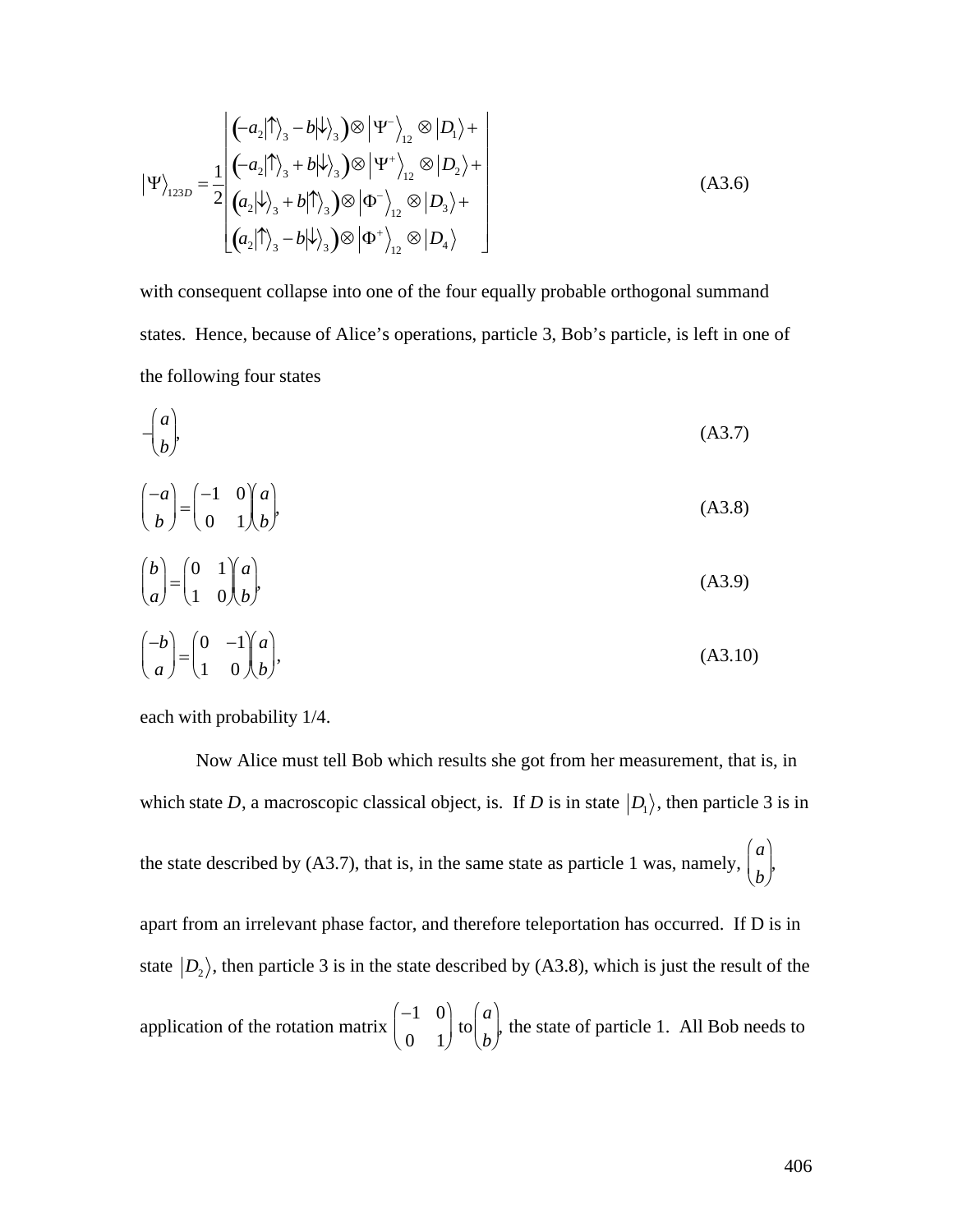do is apply the reverse the rotation to  $-a$ ] *b*)  $\begin{pmatrix} -a \\ b \end{pmatrix}$ , thus achieving teleportation, since after the reverse rotation particle 3 will be in state † performs her measurement, particle 1 becomes entangled with 2 and therefore loses its  $a\vert_{\mathbf{m}}$ *b*  $\begin{pmatrix} a \\ b \end{pmatrix}$ . The other two cases are treated analogously. Notice that even before teleportation is achieved, in fact as soon as Alice original state.

Quantum teleportation looks like magic or like a cheap trick ("teleportation", after all, does sound bombastic), depending on how one looks at it. The phone call between Alice and Bob, a classical type of non-superluminal communication, is a necessary ingredient of the teleportation scheme. As we saw, (A3.7)-(A3.10) are all equally probable, which is not only a consequence of quantum theory, but also a requirement of relativity theory for, were there a special correlation between any of (A3.7-10) and the state of particle 1 before teleportation, this correlation could be exploited to send a superluminal signal (a signal faster than light). Hence, teleportation is not instantaneous, and one might wonder whether it would not be easier for Alice to do it the old fashioned way, namely, to tell Bob what state particle 1 is in, so that Bob could duplicate the state in his laboratory, achieving the same result without the bombast. However, we should note two related points. First, with teleportation neither Alice nor anyone else need know the state of particle 1, while doing it the old fashioned way requires that Alice, or someone on her side, knows the state of 1. This leads us to the second point, namely, that the information Alice conveys to Bob can be very scant, since she is just reporting the result of her measurement. Most of the information, as it were, has been instantaneously conveyed from Alice's location to Bob's by the entanglement between particles 2 and 3.

407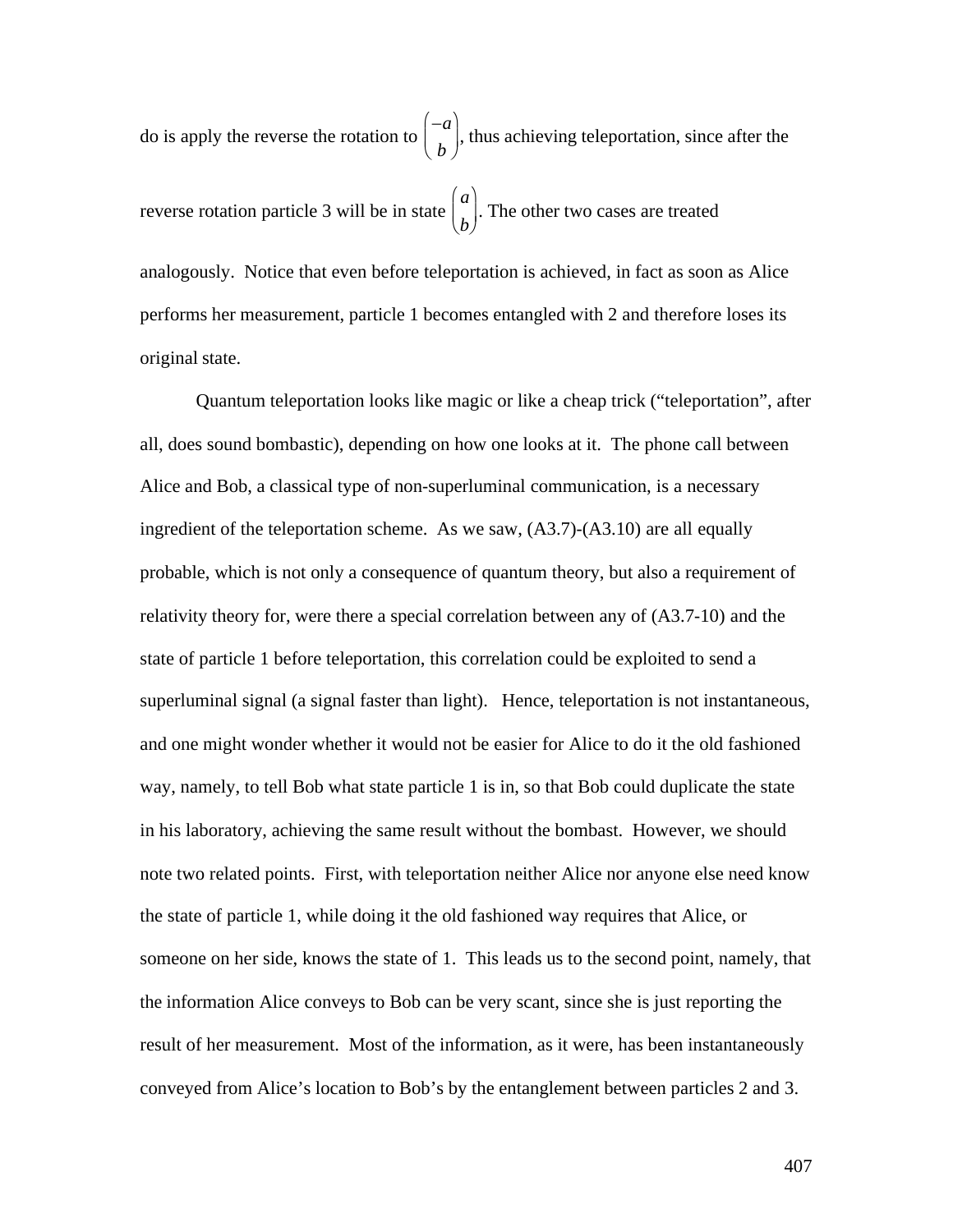It is as if one were to receive a very detailed drawing of the four sides of a very ornate building (a lot of information) and then be told by phone which sheet represents the front, which the back, and so on (little, if crucial, information). The difference, of course, is that in quantum teleportation, most of the information is already contained, as if by magic, in particle 3.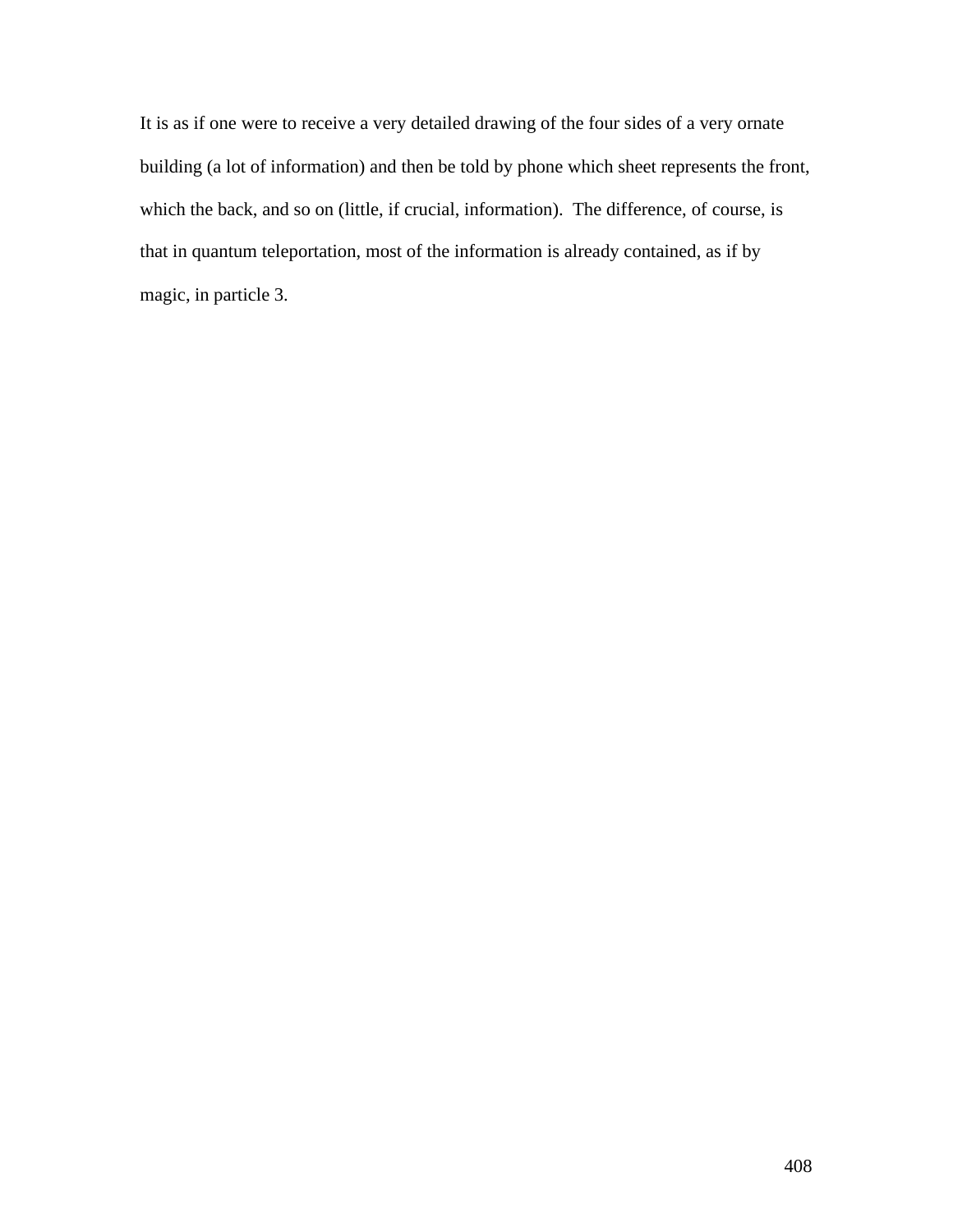## **Exercise A3.1**

Show that the set of vectors given by (A3.4) is complete for the vector space of system

1+2.